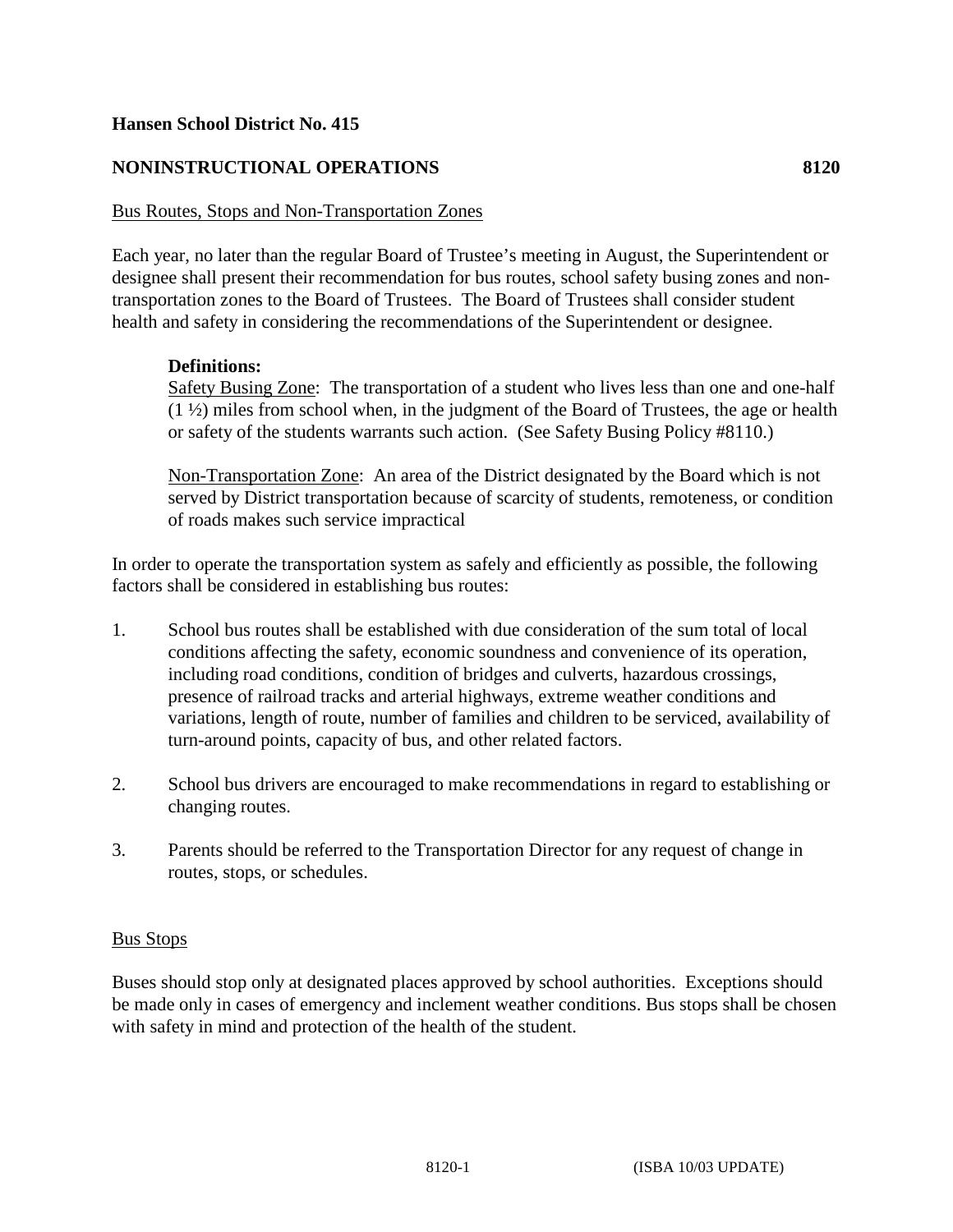School loading and unloading zones are to be established and marked to provide safe and orderly loading and unloading of students. The principal of each building is responsible for the conduct of students waiting in loading zones.

# Delay in Schedule

The driver is to notify the administration of a delay in schedule. The administration will notify parents on routes and radio stations, if necessary.

## Responsibilities - Pupils

Pupils must realize that safety is based on group conduct. Talk should be in conversational tones at all times. There should be no shouting or loud talking which may distract the bus driver. There should be no shouting at passersby. Pupils should instantly obey any command or suggestions from the driver and/or his/her assistants.

A pupil may be denied transportation upon a showing of good cause. The reason for the denial of transportation services shall be provided to the parent(s)/guardian(s) in writing.

## Responsibilities - Parents

The interest and assistance of each parent is a valued asset to the transportation program. Parents' efforts towards making each bus trip a safe and pleasant experience are requested and appreciated. The following suggestions are only three of the many ways parents can assist:

- 1. Ensure that students are at the bus stop in sufficient time to efficiently meet the bus.
- 2. Properly prepare children for weather conditions.
- 3. Encourage school bus safety at home. Caution children regarding safe behavior and conduct while riding on the school bus.

# Safety

The Transportation Director shall develop written rules establishing the procedures for bus safety and emergency exit drills, and for student conduct while riding on buses.

If the bus and driver are present, the driver is responsible for the safety of his/her passengers, particularly for those who must cross a roadway prior to loading or after leaving the bus. Except in emergencies, no bus driver shall order or allow a student to board or disembark at other than his/her assigned stop unless so authorized by the Superintendent. In order to assure the safety of all, the bus driver may hold students accountable for their conduct during the course of transportation and may recommend corrective action against a student. Bus drivers are expressly prohibited from using corporal punishment.

The bus driver is responsible for the use of the warning and stop signaling systems and the